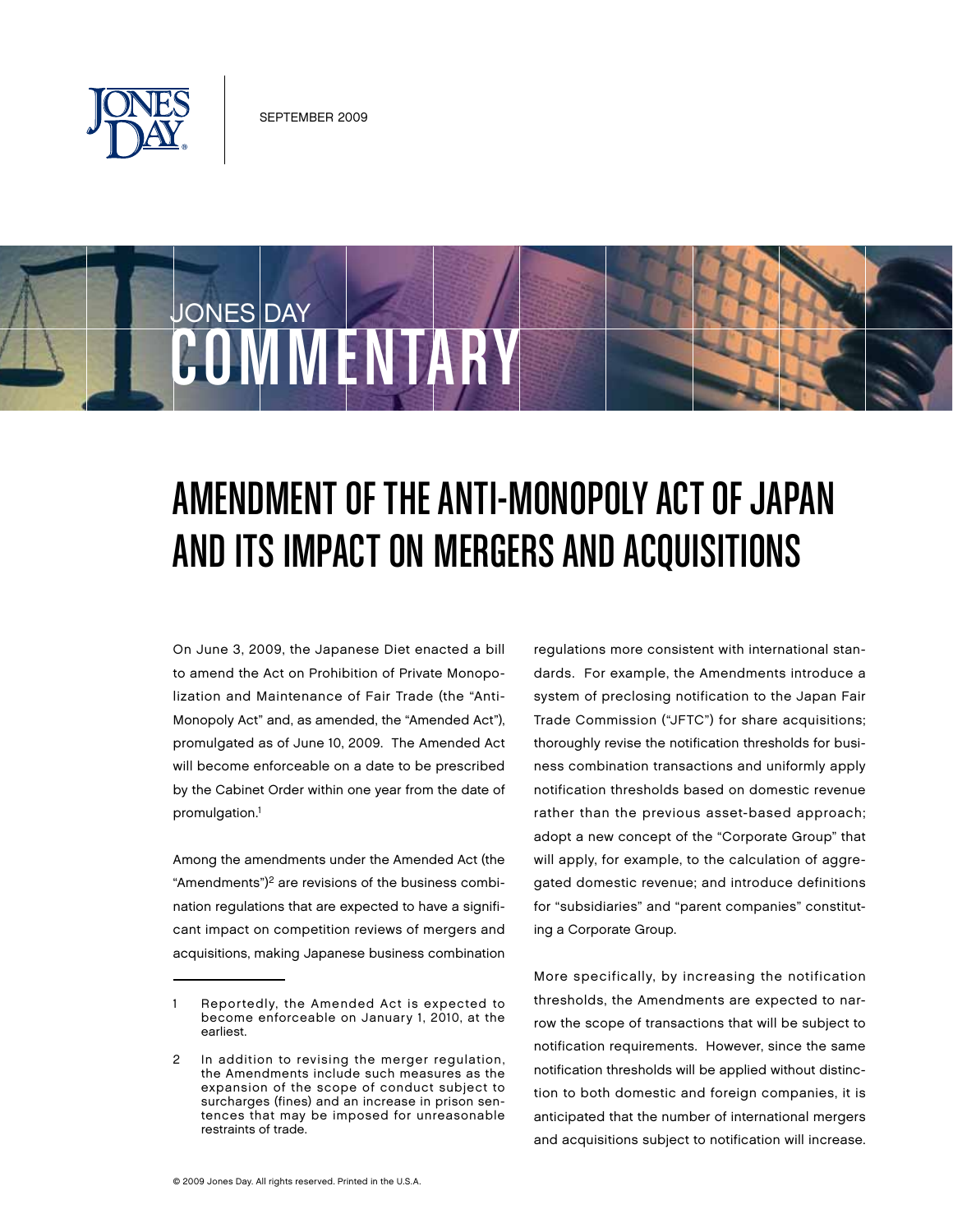Further, the rules governing notification of share acquisitions involving shares owned or acquired by partnerships will be streamlined by clarifying which entity in such transactions is deemed to be a shareholder.

In this Commentary, we outline the revisions of business combination regulation under the Amendments.

# INTRODUCTION OF PRE-CLOSING NOTIFICATION System for Share Acquisitions

Transition from Post-Closing Reporting to Pre-Closing Notification System. Paragraph 2 of Article 10 of the existing Anti-Monopoly Act (the "Existing Act") provides for post-closing reporting of share acquisitions if prescribed notification thresholds based on the value of total assets of the relevant companies are exceeded. In contrast, the Amendments introduce a pre-closing notification system for share acquisitions in line with the requirements already in place for other types of business combination transactions.

The rationale behind the Existing Act's establishment of a pre-closing notification system for mergers and business or asset acquisitions, while applying a post-closing reporting system for share acquisitions, is that while it is difficult to dissolve a structurally integrated business combination created through a merger, it is less difficult to restore competition in the market through subsequent sale of shares if a share acquisition is found to violate the Anti-Monopoly Act.

However, given that, in practice, it is not always easy to divest the shares once acquired, the ban on establishing holding companies has been lifted, and share acquisitions are frequently and commonly used in the business combinations, it is difficult to justify continuing the different regulatory treatment of mergers and business or asset acquisitions on the one hand, and share acquisitions on the other. Additionally, it is viewed as important to ensure the consistency of Japanese business combination regulations with those of other major jurisdictions, such as the U.S. and EU, which apply a pre-closing notification system for all

business combination transactions regardless of the form of a transaction. Along with the adoption of a pre-closing notification system for share acquisitions, the notification thresholds will be revised as described in Table 1 (see page 8).<sup>3</sup>

The revision of notification thresholds seeks to identify transactions that would warrant a substantive review and enable the JFTC to review both domestic and international mergers and acquisitions that pose a substantial likelihood of affecting competition in Japanese markets, by applying the same notification thresholds to transactions by non-Japanese entities as those applicable to transactions between domestic companies. Thus, it is expected that the number of international transactions subject to pre-closing notifications will increase after the Amendments become effective. To reduce the burden on companies engaged in transactions and still cover transactions with a substantial likelihood of raising antitrust concerns, the revision requires notification only if the transaction would result in the acquiring company's ownership exceeding 20 percent or 50 percent of the total voting rights in the acquired company. It should be noted that, under the Amended Act, the measure of such total voting rights include both the voting rights to be acquired by the acquiring company and those owned by other companies in the same Corporate Group.

Domestic Revenue. The Amendments change the basis of the notification thresholds in terms of the sizes of the acquiring company and acquired company from the total assets of the relevant companies to domestic revenues. In the case of the acquiring company, the threshold will be the "Aggregated Domestic Revenues" of the Corporate Group (as defined below), i.e., the aggregated amount of Domestic Revenues (as defined below) of the acquiring company and those of companies belonging to the same Corporate Group. In the case of the acquired company, the threshold will be the total Domestic Revenues of the acquired company and those of its subsidiaries. The term "Domestic Revenues" will be defined specifically in the Rules to be promulgated by the JFTC as the total amounts received for

<sup>3</sup> See art. 10, paragraph 2 of the Amended Act.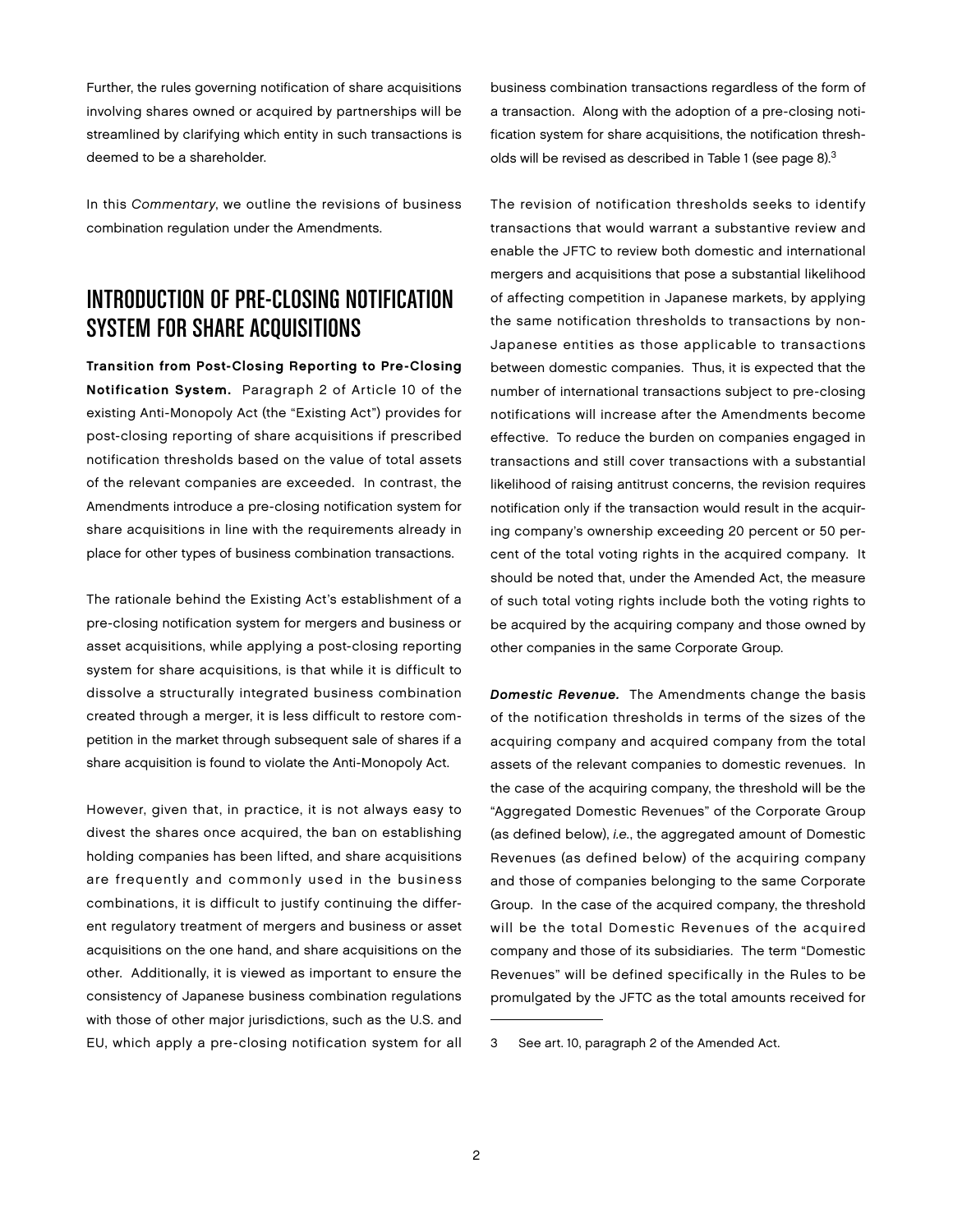goods and services supplied or rendered in Japan during the most recent fiscal year.<sup>4</sup>

According to the draft of the Rule published by the JFTC for public comment on July 29, 2009 (the "Draft Rule"), the Domestic Revenue for domestic companies will be defined as the revenues for the most recent fiscal year, after deducting export revenues for sales outside Japan and adding import revenues for sales into Japan by overseas Subsidiaries. In the case of foreign companies, Domestic Revenue will mean the total revenues for domestic sales in Japan, if any, and imports into Japan, after deducting exports from Japan, if any.

In addition, the Draft Rule provides that consolidated financial statements may be used in the calculation of Domestic Revenue in order to clarify the applicability of pre-closing notification requirements and to reduce the administrative burden on the companies.

Corporate Group. In addition to changing the basis of the notification thresholds from total assets to Domestic Revenue, the Amendments introduce the concept of the Corporate Group to clarify, for example, the entities whose revenues will be aggregated when calculating the Aggregated Domestic Revenues of the acquiring company. (See below for a discussion of which companies' Domestic Revenues will be included to determine whether the threshold for the acquired company is exceeded.) A "Corporate Group" is defined as "the group composed of the company, its Subsidiaries and the Parent Company that is not a subsidiary of other companies and subsidiaries of such Parent Company (excluding the company and its subsidiaries)."5

Under the Existing Act, the threshold takes into account only the company that is a party to the notified transaction and its parent and direct subsidiaries in Japan; the total assets as reflected in balance sheet for the most recent fiscal year are used to calculate thresholds for post-closing reporting. Thus, a foreign acquiring company can easily avoid crossing the threshold of JPY 2 billion in total assets by acquiring the shares through a newly established subsidiary rather than acquiring the shares directly, even if the foreign acquirer has substantial revenues in Japan. Furthermore, since a foreign parent's total assets are not considered in the existing reporting thresholds, a post-closing report on shareholding would not be required under the Existing Act unless the total assets of the Japanese subsidiary conducting the share acquisition exceed JPY 10 billion. Moreover, under the Existing Act, even in the case of a share acquisition by a Japanese operating company, the reporting requirement can easily be avoided using, for example, a small-scale indirect subsidiary as the acquisition vehicle.

Under the Amended Act, since the aggregated amount of domestic revenue of each company constituting the Corporate Group will be the basis for determining whether the notification threshold is met, large-scale Corporate Groups will be no longer able to escape the notification requirement by using a newly incorporated subsidiary or small-scale indirect subsidiary as the acquisition vehicle. These changes are expected to result in an increase in the number of share acquisitions by foreign companies that will be subject to the notification requirements.

Definitions of Subsidiary and Parent Company. Under the Amended Act, the determination of whether a company is a "Subsidiary" or a "Parent Company" of another company will be based on the concept of control, which encompasses considerations of both control of majority voting rights and actual substantive control, as opposed to reliance solely on majority voting rights as is the case under the Existing Act.<sup>6</sup>

See art. 10, paragraph 2 of the Amended Act. The purpose of the merger regulation under the Anti-Monopoly Act is to prevent the creation, maintenance, or reinforcement of market power and thereby prevent the market structure from becoming less competitive by the integration of the business activities of multiple companies through shareholdings and mergers. Accordingly, the present status in the Japanese market of the parties to a business combination transaction is an important factor to be considered and, when judging the necessity of pre-closing notification, it is expected that it would be possible to more accurately identify M&A transactions that may affect competition in the Japanese market by adopting thresholds based on revenue in the Japanese market.

<sup>5</sup> See art. 10, paragraph 2 of the Amended Act.

<sup>6</sup> See art. 10, paragraphs 6 and 7 of the Amended Act. "Subsidiary" under the Amended Act means a stock company a majority of whose voting rights are owned by a company and such other company, etc. as prescribed by the Rules of the JFTC as a company etc., the management of which is controlled by a company (Paragraph 6, Article 10 of the Amended Act). "Parent Company" under the Amended Act means a company prescribed by the Rules of the JFTC to control the management of a company, etc. (Paragraph 7, Article 10 of the Amended Act).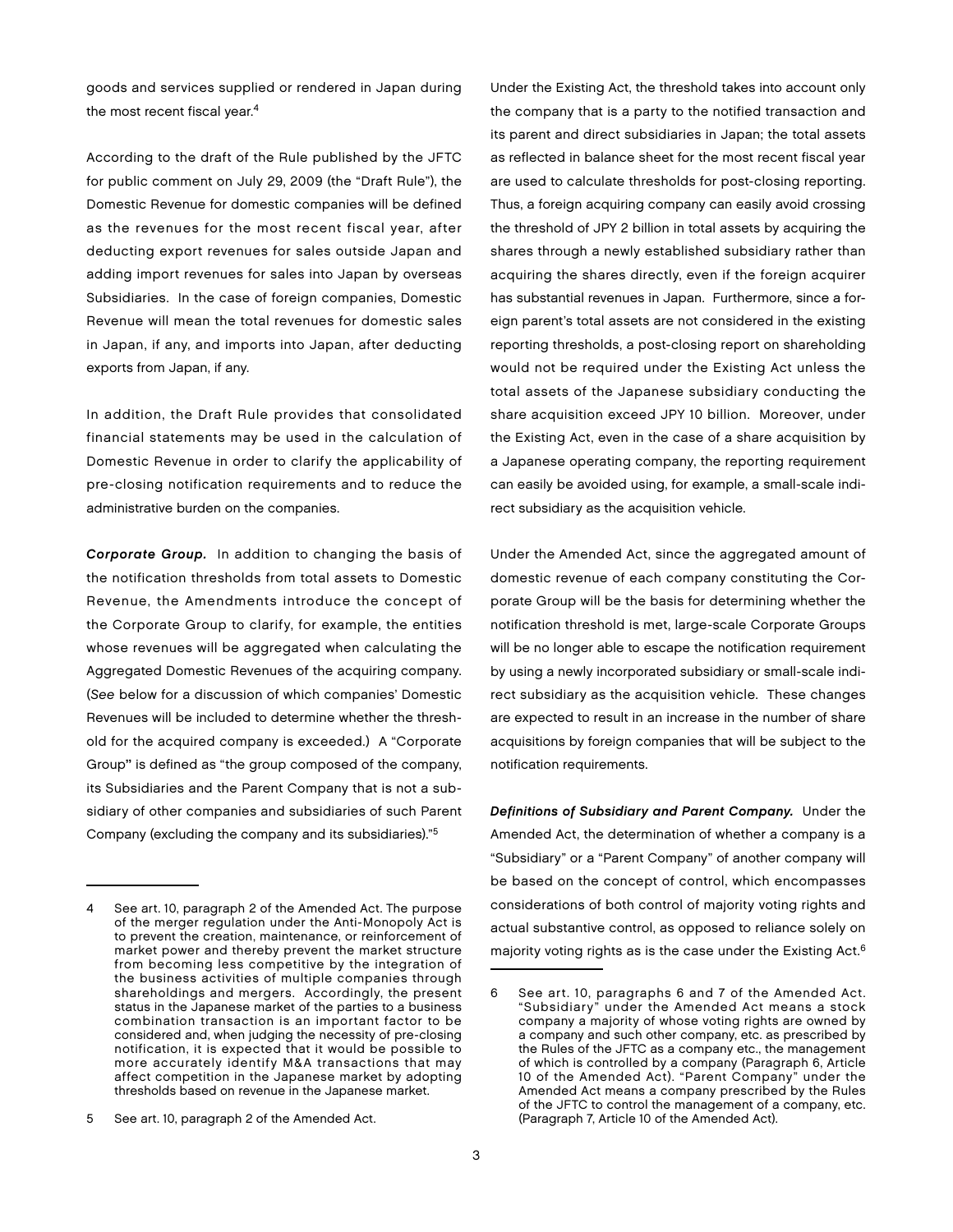The Amended Act also provides that, where a partnership plans to acquire shares of the target company as assets of the partnership, the Parent Company of the partnership, if any, is deemed to plan to acquire those shares, $<sup>7</sup>$  and shares</sup> of the target company that are assets of the partnership are deemed to be owned by the Parent Company of such partnership.8 These provisions apply only to: a general partnership (one formed by a partnership agreement prescribed in Paragraph 1 of Article 667 of the Civil Code); an investment limited partnership (as prescribed in Paragraph 2 of Article 2 of the Limited Partnership Act for Investment); a limited liability partnership (as prescribed in Article 2 of the Limited Liability Partnership Act); and a partnership formed under foreign laws that are similar to any of the preceding partnerships.9

Under the Existing Act, a share acquisition by an investment fund in the form of a partnership is rarely subject to postclosing reporting because, as a partnership lacks the status of a legal entity, assets of the partnership are owned by each member of the partnership according to its investment ratio, regardless of any possible effect on the market. In contrast, under the Amended Act, since the Parent Company of a partnership will be deemed to be the acquiring company of all shares that the partnership plans to purchase, the Parent Company will be required to make pre-closing notifications for share acquisitions by the partnership, such as investment funds, assuming the thresholds are met. Accordingly, it is anticipated that the Amendments will have a significant impact on business combination transactions by private equity and venture capital.

Calculation of Domestic Revenue for an Acquired Company. Under the Amended Act, the notification threshold for the acquired company is met if the sum of Domestic Revenues of the acquired company and its Subsidiaries (as opposed to those of Corporate Group) exceeds JPY 5

billion, without regard to whether the acquired company is a domestic company or a foreign company.10

Voting Ratio Thresholds. The Existing Act calculates the voting ratio thresholds based on the voting rights of shares owned by the acquiring company only. After the Amendments come into force, the voting ratio thresholds will be calculated based on the sum of the voting rights of shares to be acquired by the acquiring company and those owned by companies belonging to the same Corporate Group.11 The Amendments are consistent with the approach adopted under the Company Act of Japan, which takes into consideration voting rights owned not only by the acquiring company but also by its subsidiaries.

Waiting Period and Grace Period. Along with the introduction of the pre-closing notification system for share acquisitions, the Amended Act establishes a waiting period after a notification is filed, consistent with the Existing Act's approach to other types of business combination transactions for which the prior notification system is in place. After filing the notification of a planned share acquisition, the acquiring company will be prohibited from consummating the acquisition until 30 days after the date the notification is filed. The JFTC may shorten this waiting period if it is deemed appropriate.<sup>12</sup>

If the JFTC intends to issue a cease and desist order prohibiting a share acquisition, in principle it must give advance notice to the acquiring company within the 30-day waiting period (or any shortened period). However, if the JFTC determines that a more in-depth review is warranted, it may request that the relevant company submit additional

The Draft Rule provides that the Parent Company of a partnership is determined by the managerial power and authority of a particular partnership, and a company that holds a majority of such power and authority is deemed the Parent Company.

<sup>8</sup> See art. 10, paragraph 5 of the Amended Act.

<sup>9</sup> See art. 10, paragraph 5 of the Amended Act.

<sup>10</sup> See art. 10, paragraph 2 of the Amended Act. Under the Existing Act, the applicability of the reporting requirement is determined, in relation to the acquired company, on the basis of total assets for such company (with the threshold of over JPY 1 billion) in the case that the acquired company is a domestic company and on the basis of revenue (in the case that the issuer is a foreign company) (with the threshold of over JPY 1 billion total for revenue of domestic branches in Japan of such foreign company and revenues of domestic branches in Japan of its direct Japanese subsidiary). Therefore, if the acquired company is a foreign company, the amount of exports to Japan by the company and its overseas subsidiaries are not included under the Existing Act.

<sup>11</sup> See art. 10, paragraph 2 of the Amended Act.

<sup>12</sup> See art. 10, paragraph 8 of the Amended Act.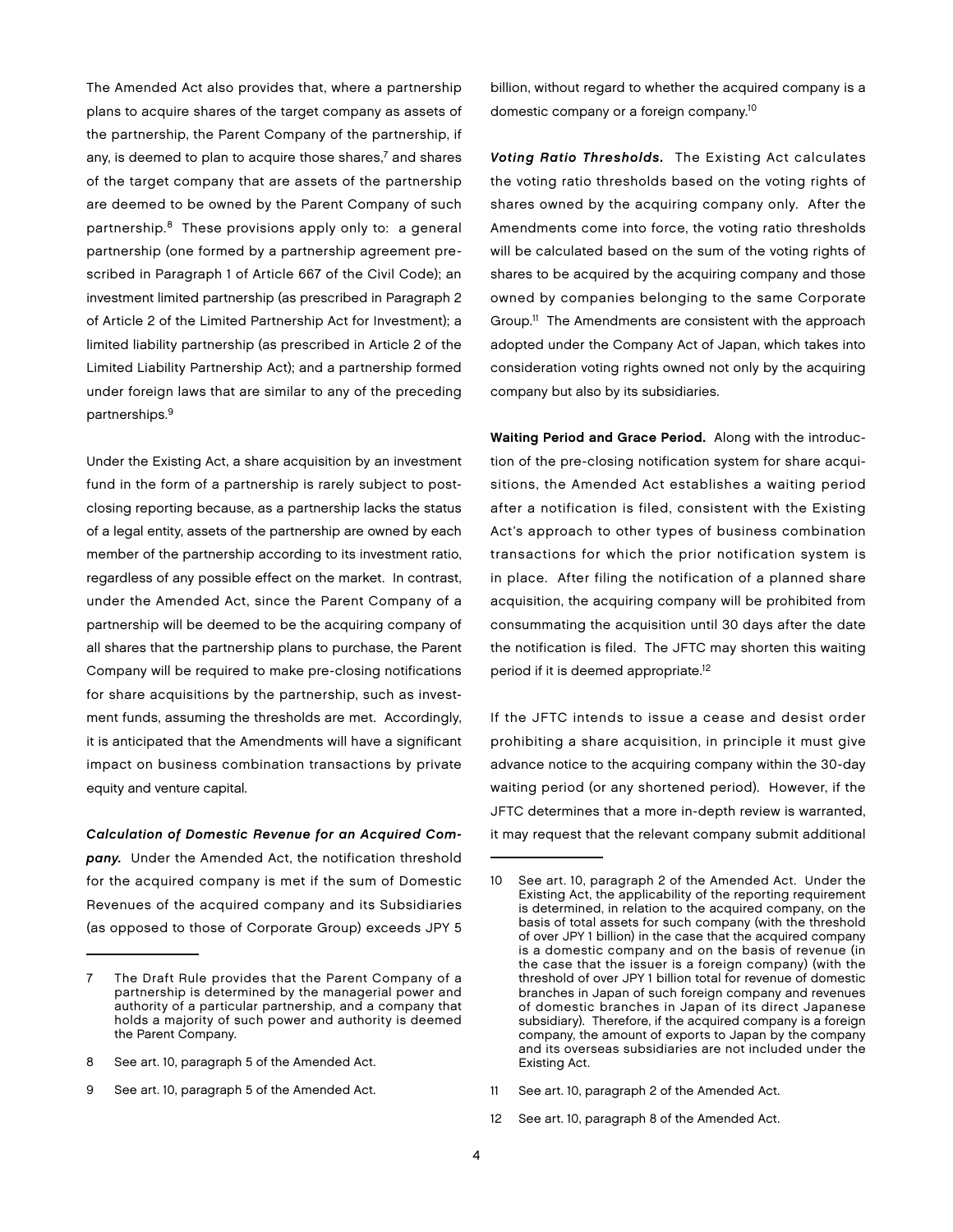reports, information, or materials within the 30-day (or shortened) waiting period, and if such request is made by the JFTC, the JFTC must give the acquiring company advance notice of such matters as the content of a contemplated cease and desist order, relevant facts found by the JFTC, and the laws applicable to the case, prior to the later of (a) the date 120 days after notification is filed or (b) the date 90 days after the date on which all requested reports, information, or materials are provided to the JFTC.13 Furthermore, if the JFTC approves a share acquisition on the condition that the acquiring company take certain remedial measures (e.g., divesting part of its business) within a certain period of time in order to resolve anti-competitive concerns, but if such measures are not taken within such period, the JFTC must give advance notice of the contents of the cease and desist order it intends to issue within one year after the end of the period during which the remedial measure was supposed to be taken.<sup>14</sup>

Penalties. The Amendments impose a fine of up to JPY 2 million for failure to file a required pre-closing notification, submission of a notification containing a false statement, or acquisition of shares prior to the expiration of the applicable waiting period.<sup>15</sup> Under the Existing Act, there is no criminal penalty for companies consummating business combination transactions (other than share acquisitions), even if the transaction may substantially restrain competition. Consistent with this approach, the Amendments will abolish the criminal penalty<sup>16</sup> for the acquisition or holding of shares that may substantially restrain competition.

Impact on Practice. The Amendments will require acquiring companies to consider carefully whether they must file with the JFTC a pre-closing notification of any contemplated share acquisition. Pre-notification consultation with the JFTC has played an important role domestically in the context of merger review practice in Japan. In Japan, parties to contemplated business combination transactions often consult with the JFTC to see whether the

- 13 See art. 10, paragraph 9 of the Amended Act.
- 14 See art. 10, paragraph 9 of the Amended Act.
- 15 See Items 3 and 4 of art. 91-2, paragraph 1 of the Amended Act.
- 16 See Item 1 of Article 91 of the Existing Act.

contemplated transaction may raise any serious antitrust issues before filing a notification, in particular for important transactions as to which parties are concerned about potential antitrust issues. In such instances, the JFTC usually engages in substantial review of the contemplated transactions before the filing is formally made. For such share acquisitions under the post-closing reporting system currently in effect, except where there is clearly no anticompetitive effect, many transactions are executed after consultation with the JFTC, and the post-closing report is filed afterward. If speaking only about domestic important cases for which pre-notification consultation is practical, the introduction of the pre-closing notification system may not have a critical impact on practice.

Along with the introduction of the pre-closing notification system for share acquisitions, however, it should be noted that the JFTC may well become more active and more thorough in conducting analysis of the impact of transactions on competition, and it may require more detailed materials than were previously required.

The Amended Act provides for certain exceptions to the pre-closing notification requirement that will be prescribed in the Rules of the JFTC, where prior notification is impracticable.17 For example, the Draft Rule exempts from the pre-closing notification requirement share acquisitions that cause the acquirer's voting ratio to exceed the 20 percent or 50 percent thresholds through the implementation of a takeover defense measure.<sup>18</sup>

# REVISION OF NOTIFICATION THRESHOLDS FOR Mergers, Corporate Divisions, and Business Transfers

Under the Amended Act, together with the introduction of the pre-closing notification system and the revision of

- 17 See art. 10, paragraph 2 of the Amended Act.
- 18 In the case that pre-closing notification is exempted for share acquisitions exceeding the voting ratio threshold, even if more shares are acquired subsequently, pre-closing notification will not be required until and unless the next level of voting ratio threshold is exceeded.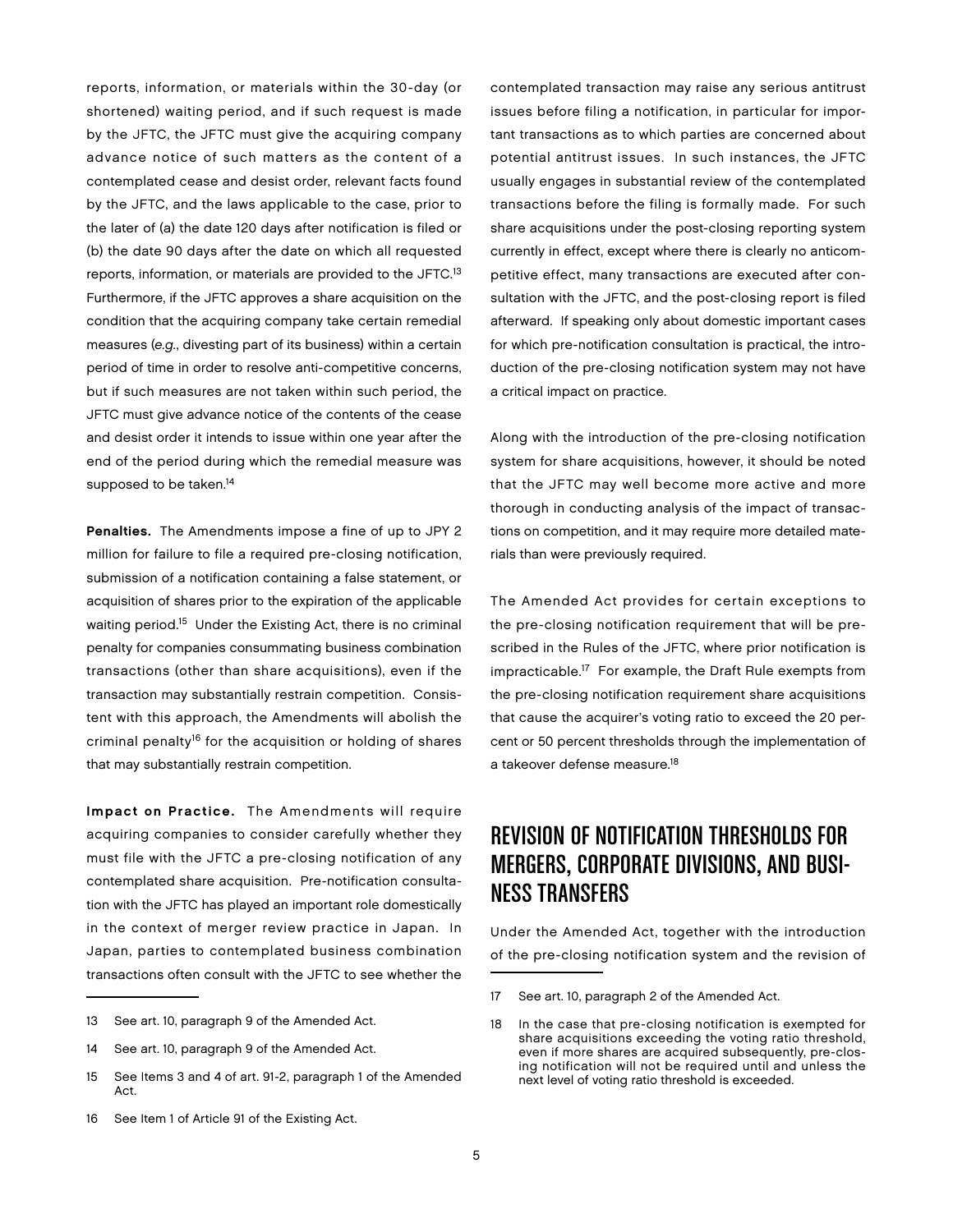notification thresholds for share acquisitions, notification thresholds have been revised for other types of business combination transactions from the viewpoint of ensuring consistency with that for share acquisition. The notification thresholds set forth in the tables below will apply to both for domestic and foreign companies. In the column for the Amended Act, "Domestic Revenue" means domestic revenue of a company unit unless otherwise specified, and "Aggregated Domestic Revenues" means the sum of the Domestic Revenue of a given company and the Domestic Revenues of the other companies that belong to the same Corporate Group to which the company belongs, aggregated in accordance with the calculation method prescribed by the Rules of the JFTC.19

Merger. The Amendments will require pre-closing notification of mergers that meet the thresholds in Table 2 (see page 8), on the basis of the Corporate Groups to which the parties belong.20

Corporate Divisions. The notification thresholds for joint "incorporation type demerger (or shinsetsu bunkatsu)" and "absorption-type demerger (or kyuushuu bunkatsu)" under the Amended Act are set out in Tables 3 and 4, (see page  $9$ ).<sup>21</sup> For purposes of the tables, "Transferring Company of Entire Businesses" means a company that proposes to transfer all of its businesses to a new company being incorporated in an incorporation-type demerger or a transferee company in an absorption-type demerger,<sup>22</sup> and "Substantial Part Transferring Company" means a company that proposes to transfer a substantial part of its business to a new company being incorporated in an incorporation-type demerger or a transferee company in an absorption-type demerger.

Acquisition of Businesses, etc. The notification thresholds have been changed as described in Table 5 (see page 10) for acquisitions of businesses, etc.<sup>23</sup>

- 19 See art. 10, paragraph 2 of the Amended Act.
- 20 See art. 15, paragraph 2 of the Amended Act.
- 21 See art. 15-2, paragraphs 2 and 3 of the Amended Act.
- 22 See Item 1 of art. 15-2, paragraph 2 of the Amended Act.
- 23 See art. 16, paragraph 2 of the Amended Act.

### New Provisions for Joint Share **TRANSFERS**

Under the Existing Act, joint share transfers (e.g., a share transfer by two or more companies, where they jointly incorporate a holding company and each company causes all of its shares to be exchanged for shares in the new holding company, thereby each becoming a wholly owned subsidiary of the new holding company) are regulated under Article 10 as share acquisitions by a newly incorporated holding company.

However, since joint share transfers by multiple companies are completed through the incorporation of a new holding company simultaneously with the share transfer, before the completion of such joint share transfer there would be no acquiring company in existence that would be the party subject to an order by the JFTC under the new pre-closing notification system applicable to share acquisitions. The Amendments therefore establish new provisions to cover joint share transfers that, in the case of substantial restraint of competition or an unfair trade practice, will prohibit the joint share transfer.<sup>24</sup> Companies planning to effect a joint share transfer will be required to file a prior notification if the Aggregated Domestic Revenues of one party exceed JPY 20 billion and the Aggregated Domestic Revenues of any other party company exceed JPY 5 billion.25 If all parties to a joint share transfer belong to the same Corporate Group, they will be exempt from the pre-closing notification obligation.26 The waiting period and procedural provisions for cease and desist orders for share acquisition<sup>27</sup> will apply to joint share transfers *mutatis mutandis.<sup>28</sup>* 

Table 6 (see page 10) lists the notification thresholds for joint share transfers.

- 24 See art. 15-3, paragraph 1 of the Amended Act.
- 25 See art. 15-3, paragraph 2 of the Amended Act.
- 26 See proviso of art. 15-3, paragraph 2 of the Amended Act.
- 27 See art. 10, paragraphs 8-10 of the Amended Act.
- 28 See art. 15-3, paragraph 3 of the Amended Act.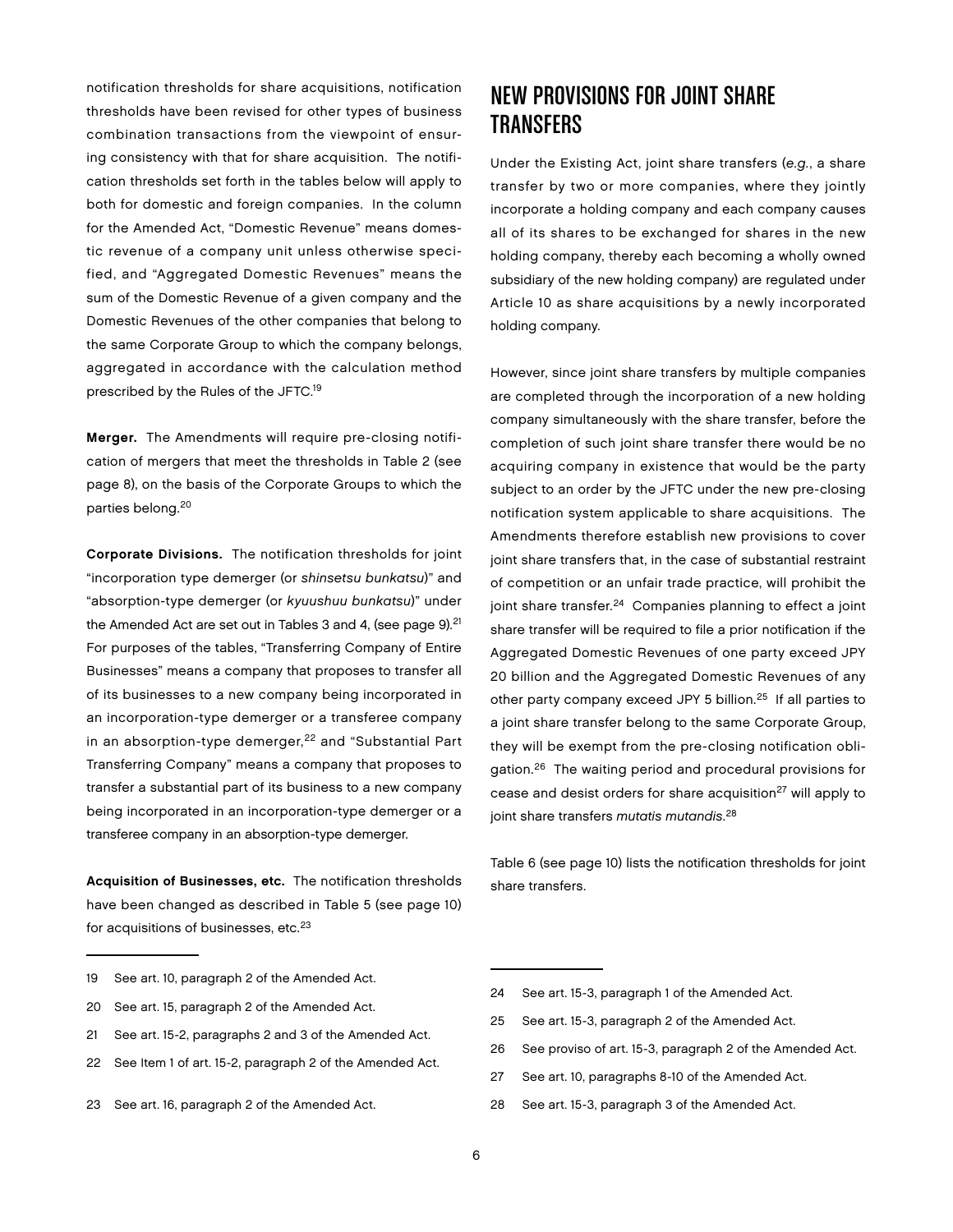# NOTIFICATION EXEMPTION FOR BUSINESS COMBINATION TRANSACTIONS BETWEEN COMPANIES IN THE SAME CORPORATE GROUP

After the Amendments become enforceable, the scope of the exemptions from the pre-closing notification requirement will be expanded for transactions between companies in the same Corporate Group.<sup>29</sup> Under the Existing Act, business combination transactions between a parent and its subsidiary and between fellow subsidiaries are exempt from the pre-closing notification requirement. However, since preclosing notification is required for mergers and certain other transactions between indirect subsidiaries, situations arise where notification may be required for intra-group mergers that clearly would not have any substantial anticompetitive effect on the market.<sup>30</sup> The Amendments will address these circumstances by not requiring notification of the mergers and acquisitions among parties that all belong to the same Corporate Group.

### **CONCLUSION**

As described in this article, the Amendments introduce a pre-closing notification system for share acquisitions, a method frequently used for business combinations, and will apply the same notification thresholds for domestic and foreign companies. These revisions seek to make Japanese merger review regulations consistent with international standards and to ensure proper review by the JFTC of business combination transactions that may have an effect on competition in the domestic markets of Japan. After the

Amendments become enforceable, it will be more important for companies to carefully analyze the potential applicability of the revised notification requirements and the possible effects of contemplated business combination transactions on competition in Japan.

# **JONES DAY CONTACTS**

For further information on this topic, please contact your principal Firm representative or one of the individuals listed below. General email messages may be sent using our "Contact Us" form, which can be found at [www.jonesday.com.](http://www.jonesday.com)

#### Shinya Watanabe

81.3.6800.1820 [swatanabe@jonesday.com](mailto:swatanabe@jonesday.com)

Ken Kiyohara 81.3.6800.1874 [kkiyohara@jonesday.com](mailto:kkiyohara@jonesday.com)

Akio Yamada 81.3.6800.1680 [ayamada@jonesday.com](mailto:ayamada@jonesday.com)

Hiromitsu Miyakawa 81.3.6800.1828 [hmiyakawa@jonesday.com](mailto:hmiyakawa@jonesday.com)

<sup>29</sup> See the proviso of art. 15, paragraph 2 of the Amended Act for mergers, the proviso of art. 15, paragraph 2 of the Amended Act for joint incorporation-type demergers, the proviso of art. 15, paragraph 3 of the Amended Act for absorption-type demergers, the proviso of art. 15-3, paragraph 2 of the Amended Act for joint share transfers, and the proviso of art. 16, paragraph 2 of the Amended Act for acquisitions of businesses, etc.

<sup>30</sup> Under the Existing Act, after a merger between overseas parent companies, for example, another notification is required for a merger between indirect subsidiaries in Japan, even if the pre-closing notification and investigation have been made and completed for the preceding merger between the parent companies.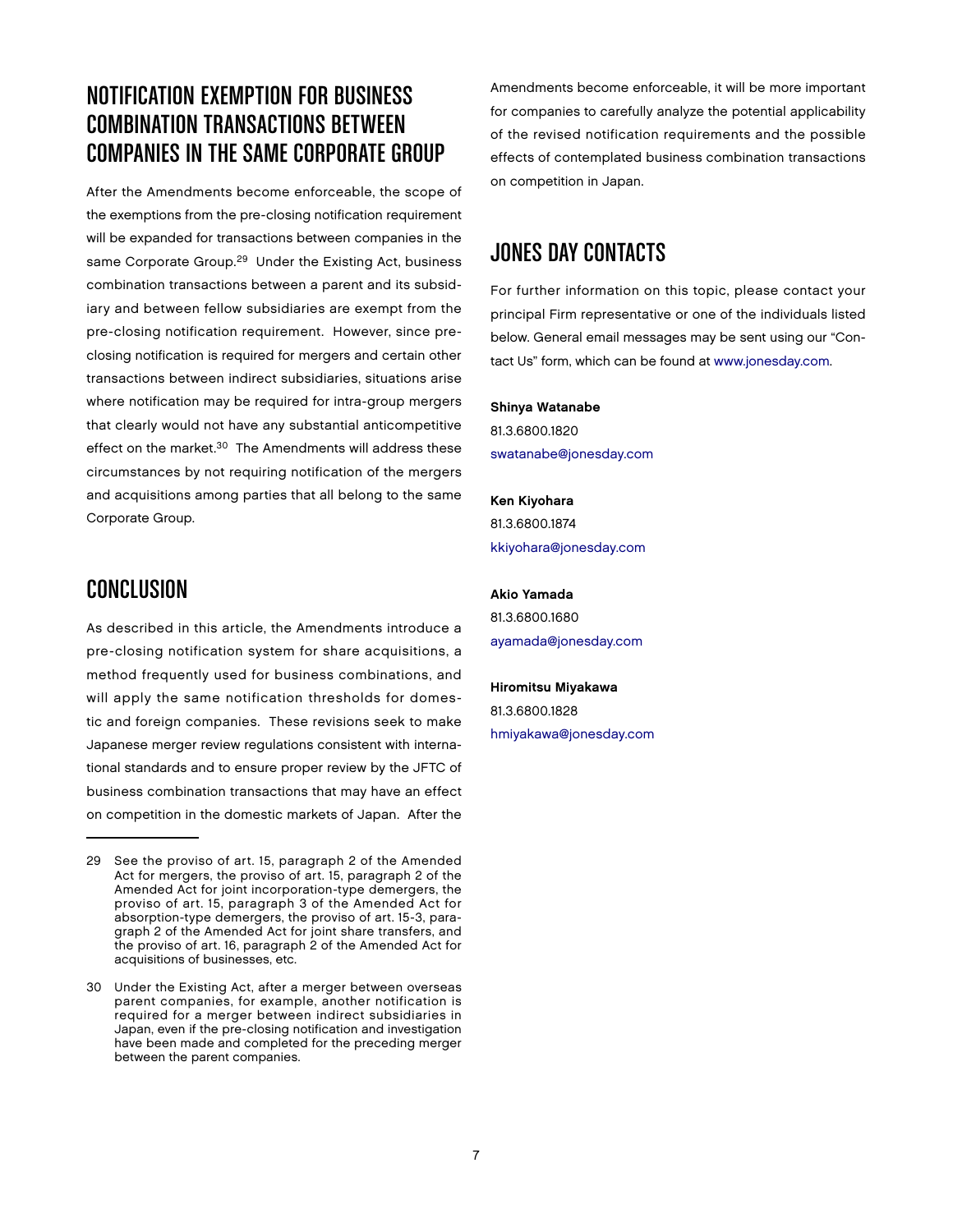### Table 1: Amendments to the Thresholds for Share Acquisitions

|                              | <b>Existing Act</b><br>(thresholds for post-closing<br>report on shareholding)                                                                                                                                                                                                     | <b>Amended Act</b><br>(thresholds for pre-closing<br>notification)                                       |
|------------------------------|------------------------------------------------------------------------------------------------------------------------------------------------------------------------------------------------------------------------------------------------------------------------------------|----------------------------------------------------------------------------------------------------------|
| <b>Acquiring Company</b>     | Total assets of acquiring<br><b>Aggregated Domestic Revenues</b><br>company exceed JPY 2 billion;<br>of Corporate Group Group<br>and aggregated total assets<br>exceed JPY 20 billion<br>of acquiring company, its parent,<br>and subsidiaries in Japan<br>exceed JPY 10 billion   |                                                                                                          |
| <b>Acquired Company</b>      | <b>Total of Domestic Revenues</b><br>Total assets of acquired company<br>exceed JPY 1 billion (domestic<br>of acquired company and<br>company); or domestic revenue<br>its subsidiaries exceeds<br>of acquired company exceeds<br>JPY 5 billion<br>JPY 1 billion (foreign company) |                                                                                                          |
| <b>Voting Ratio</b>          | 3 stages (acquisition of voting ratio<br>2 stages (acquisition of voting<br>exceeds 10 percent, 25 percent,<br>ratio exceeds 20 percent or<br>or 50 percent)<br>50 percent)                                                                                                        |                                                                                                          |
| <b>Scope of Voting Ratio</b> | Voting ratio of acquiring company<br>only                                                                                                                                                                                                                                          | Total of voting ratio of acquiring<br>company and that of other companies<br>in the same Corporate Group |

### Table 2: Revisions of Notification Thresholds for Mergers

|                                        | <b>Existing Act</b>                                 | <b>Amended Act</b>                                       |
|----------------------------------------|-----------------------------------------------------|----------------------------------------------------------|
| One of the Merging<br><b>Companies</b> | Aggregated total assets<br>exceeding JPY 10 billion | Aggregated Domestic Revenues<br>exceeding JPY 20 billion |
| <b>Other Merging Company</b>           | Aggregated total assets<br>exceeding JPY 1 billion  | Aggregated Domestic Revenues<br>exceeding JPY 5 billion  |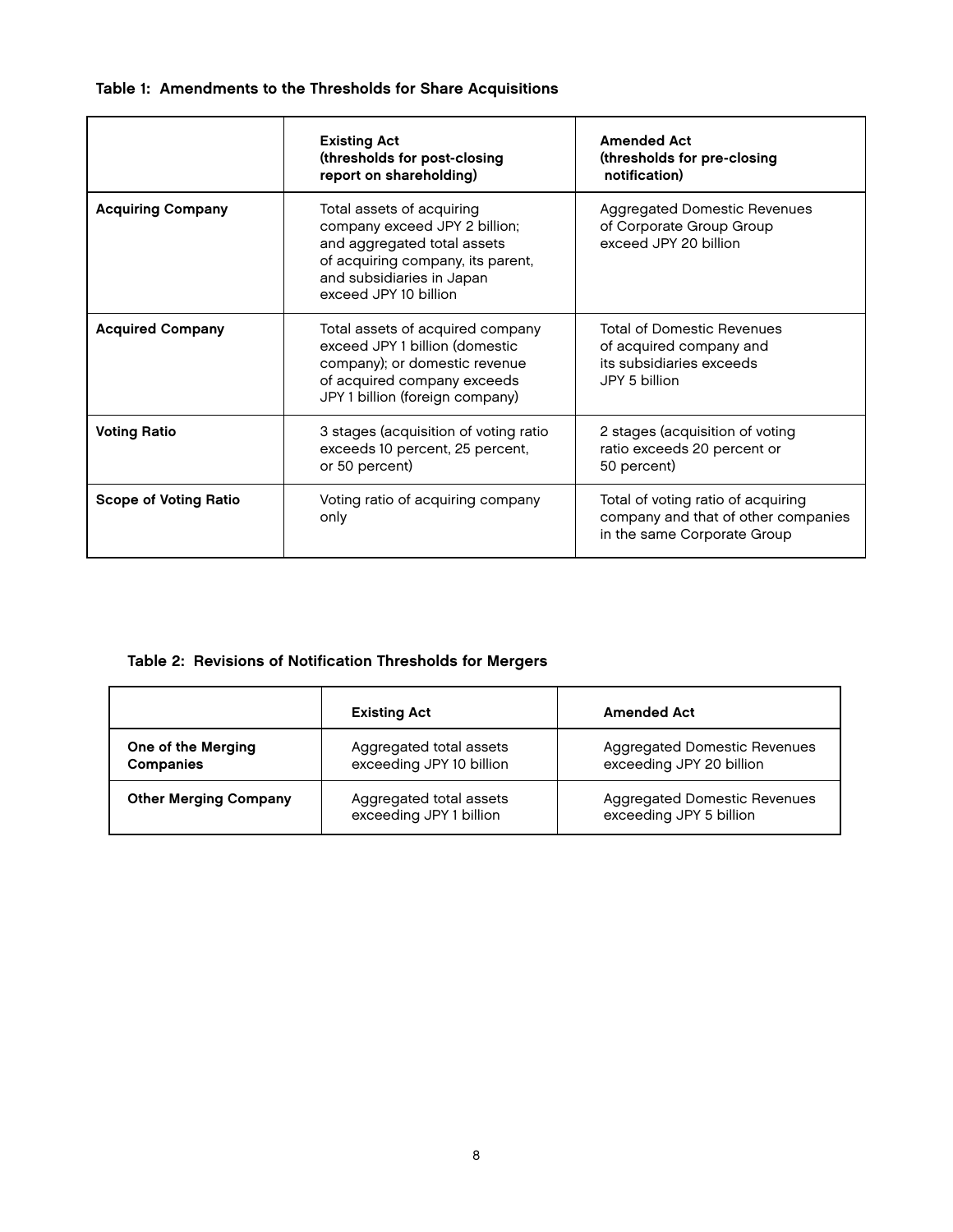### Table 3: Notification Thresholds for Joint Incorporation-Type Demerger (or Shinsetsu Bunkatsu)

| <b>Transaction type</b>                                                                               | <b>Notification thresholds</b>                                                                                                                              |
|-------------------------------------------------------------------------------------------------------|-------------------------------------------------------------------------------------------------------------------------------------------------------------|
| <b>Transferring Company of Entire Businesses</b><br><b>Other Entire Business Transferring Company</b> | Aggregated Domestic Revenues exceed JPY 20 billion<br>Aggregated Domestic Revenues exceed JPY 5 billion                                                     |
| <b>Transferring Company of Entire Businesses</b><br><b>Substantial Part Transferring company</b>      | Aggregated Domestic Revenues exceed JPY 20 billion<br>Domestic Revenues related to part to be transferred<br>exceed JPY 3 billion                           |
| <b>Transferring Company of Entire Businesses</b><br><b>Substantial Part Transferring Company</b>      | Aggregated Domestic Revenues exceed JPY 5 billion<br>Domestic Revenues related to part to be transferred<br>exceed JPY 10 billion                           |
| <b>Substantial Part Transferring Company</b><br><b>Other Substantial Part Transferring Company</b>    | Domestic Revenues related to part to be transferred<br>exceed JPY 10 billion<br>Domestic Revenues related to part to be transferred<br>exceed JPY 3 billion |

### Table 4: Notification Thresholds for Absorption-Type Demerger (or Kyuushuu Bunkatsu)

| <b>Transaction type</b>                                                       | <b>Notification thresholds</b>                                                                          |
|-------------------------------------------------------------------------------|---------------------------------------------------------------------------------------------------------|
| <b>Transferring Company of Entire Businesses</b><br><b>Transferee Company</b> | Aggregated Domestic Revenues exceed JPY 20 billion<br>Aggregated Domestic Revenues exceed JPY 5 billion |
| <b>Transferring Company of Entire Businesses</b><br><b>Transferee Company</b> | Aggregated Domestic Revenues exceed JPY 5 billion<br>Aggregated Domestic Revenues exceed JPY 20 billion |
| <b>Substantial Part Transferring Company</b>                                  | Domestic Revenues related to part to be<br>transferred exceed JPY 10 billion                            |
| <b>Transferee Company</b>                                                     | Aggregated Domestic Revenues exceed JPY 5 billion                                                       |
| <b>Substantial Part Transferring Company</b>                                  | Domestic Revenues related to part to be<br>transferred exceed JPY 3 billion                             |
| <b>Transferee Company</b>                                                     | Aggregated Domestic Revenues exceed JPY 20 billion                                                      |